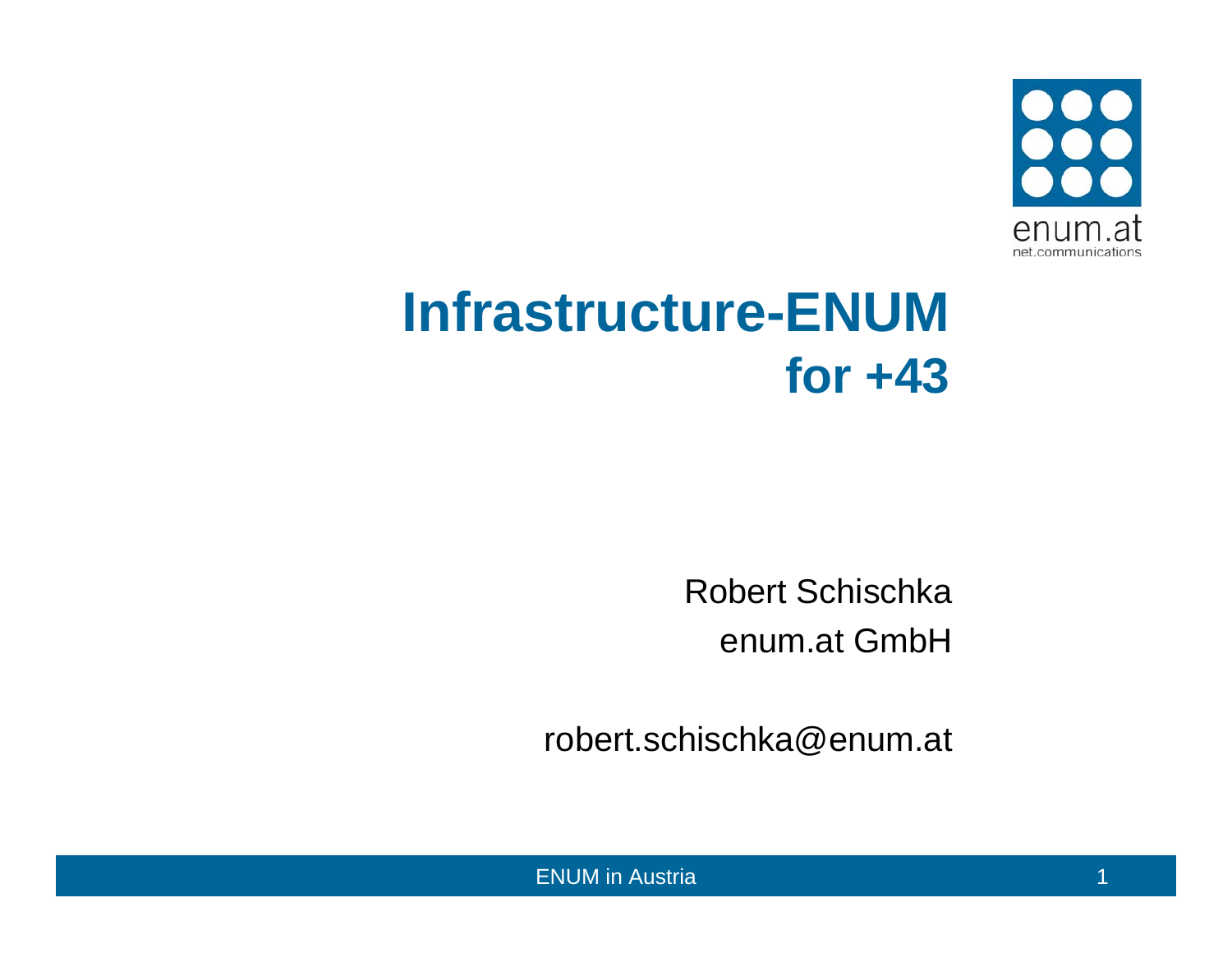#### **Infrastructure-ENUM, an overview "What happened so far"**



# **Recap User-ENUM:**

- **From phone numbers to internet addresses**
- Under control of the end customer, "opt-in"
- **Assumption: destinations "freely" reachable**
- **One domain per number**
- **Validation on registration**
- **Recurring re-validation**
- +43 in operation since december 2004
- **780-numbers available from may 2005**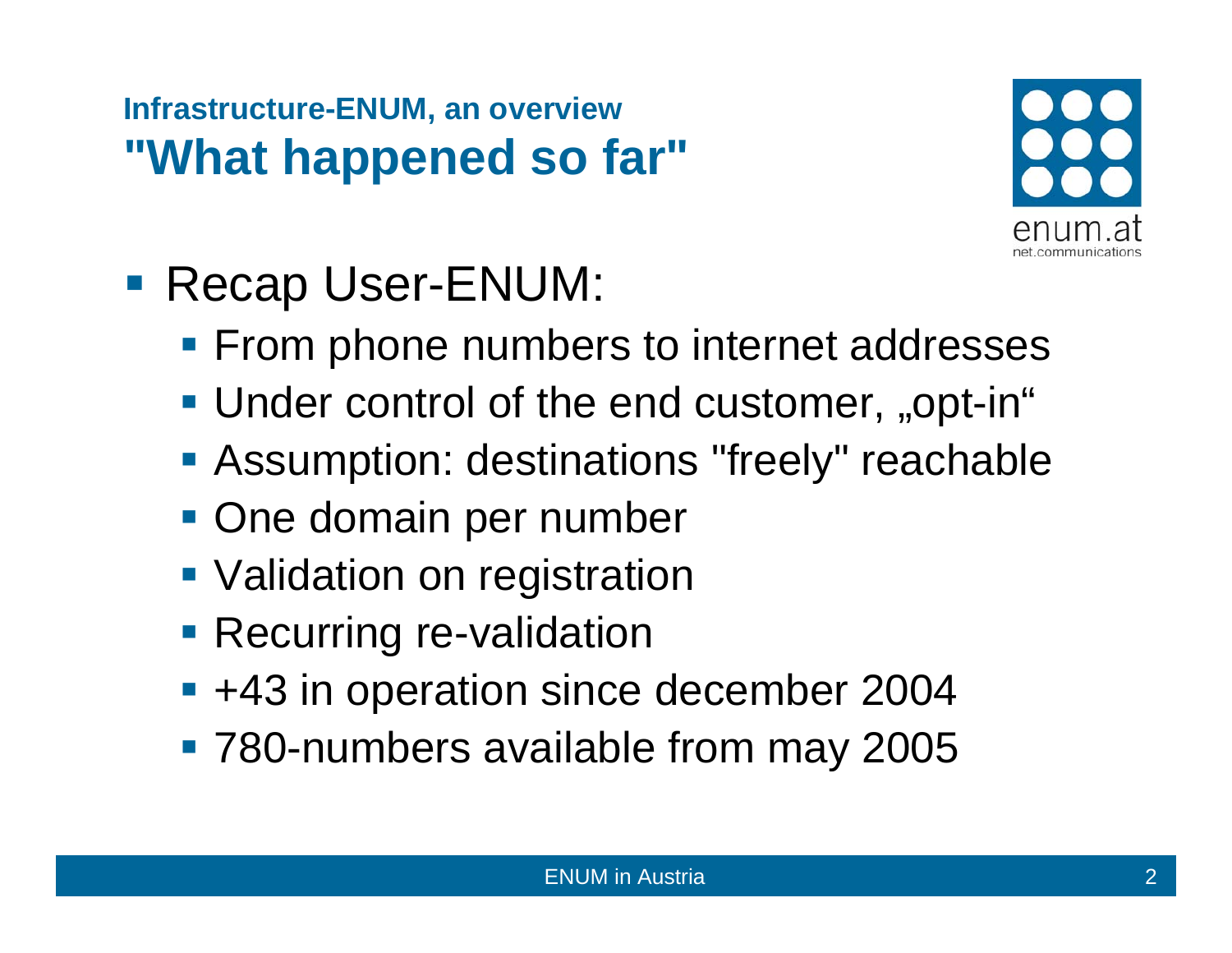# **Our service offering**



- Why another ENUM?
	- **Enabler for Voice-Peering on IP between** Carriern
		- **"ENUM" as a technology a logical choice**
		- However, user-ENUM a limited fit to carrier's requirements
	- **Directory for information about phone** numbers
		- Routing numbers, tariff information, …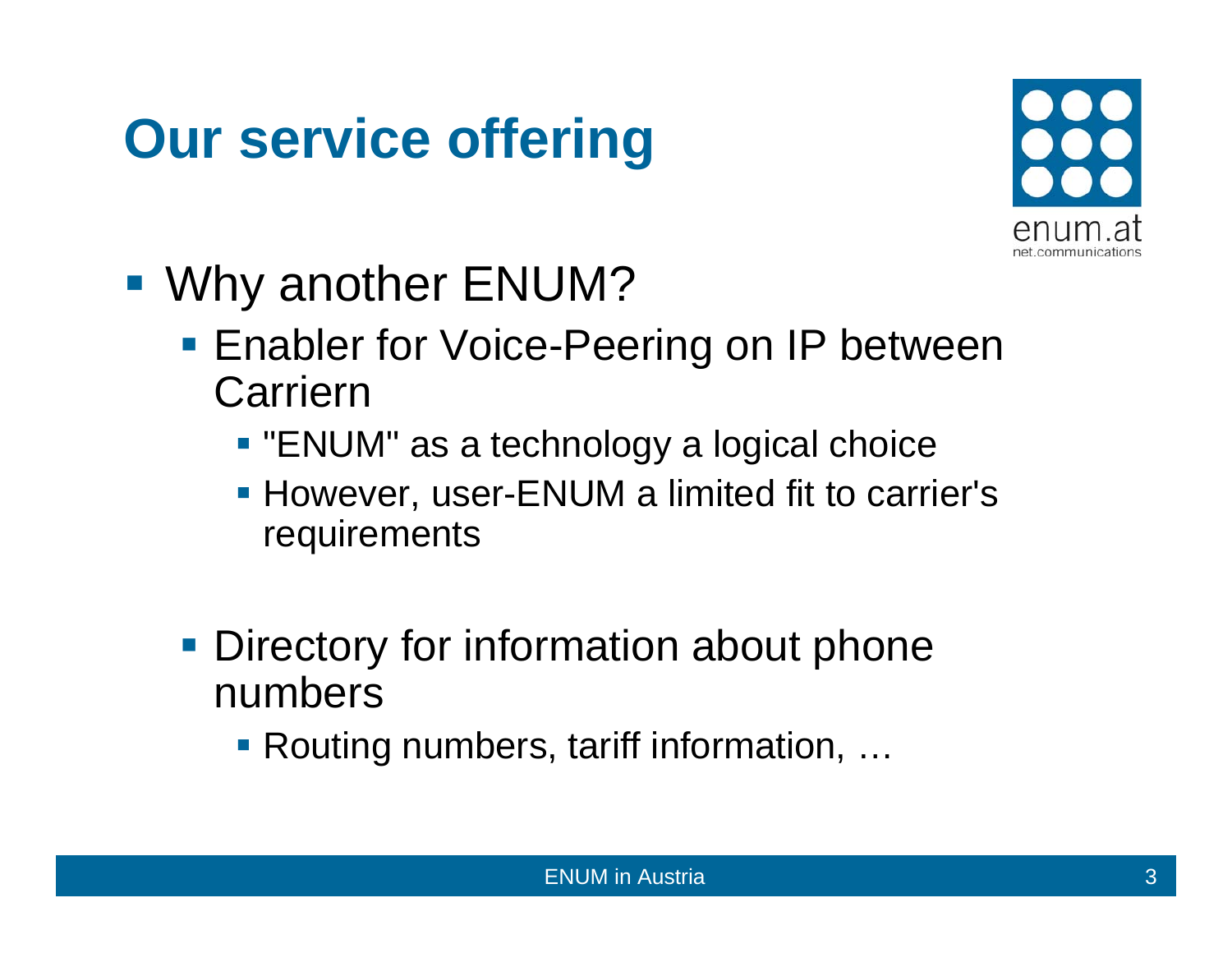#### **Infrastructure-ENUM, an overview ENUM for carriers**



- **Requirements from the Carriers view:** 
	- **From phone numbers to internet addresses**
	- Under full control of the carrier
	- **Carrier stays in the call flow**
	- **Number ranges possible**
	- **Minimal provisional expense**
	- For all E.164 numbers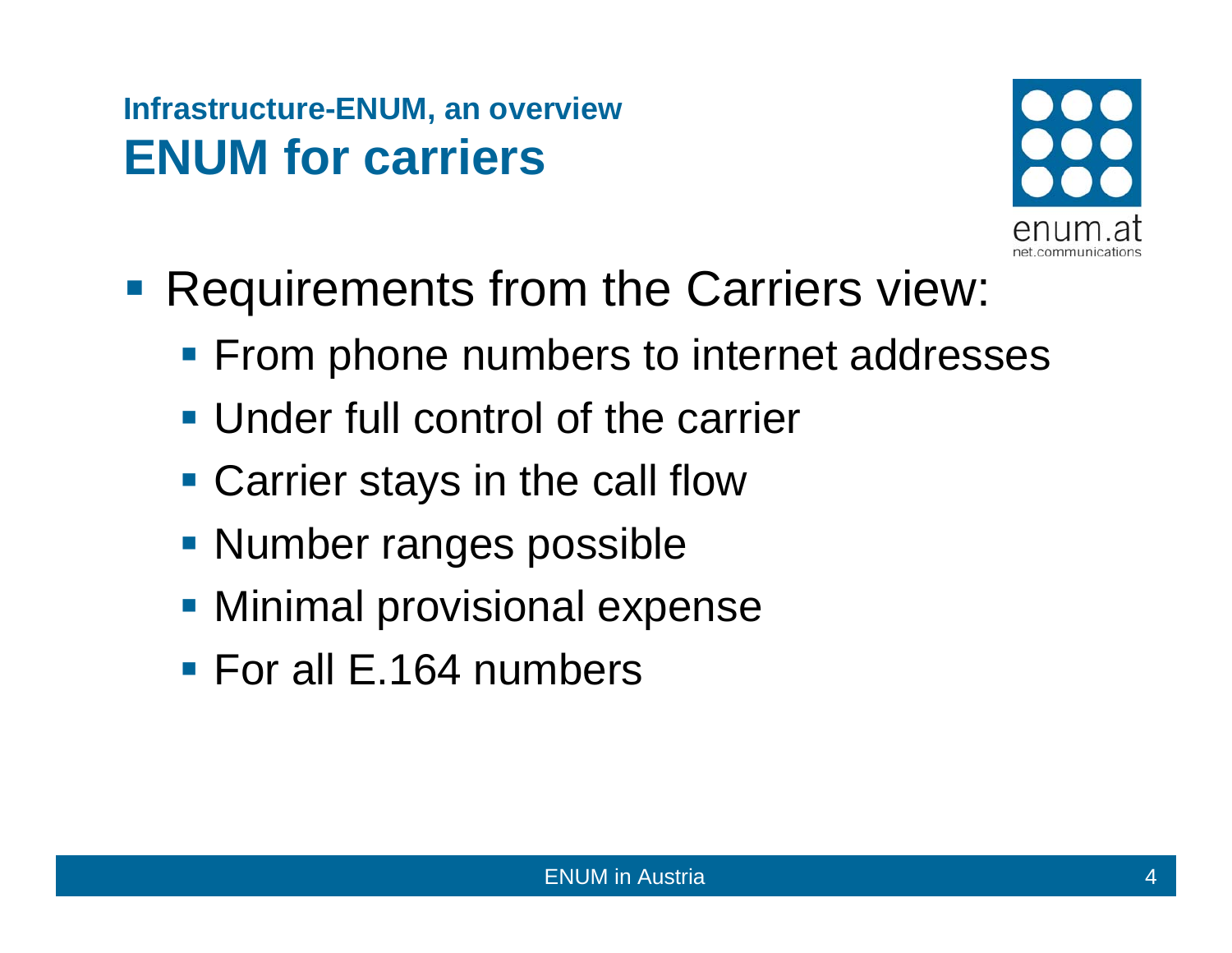

#### ENUM in Austria 5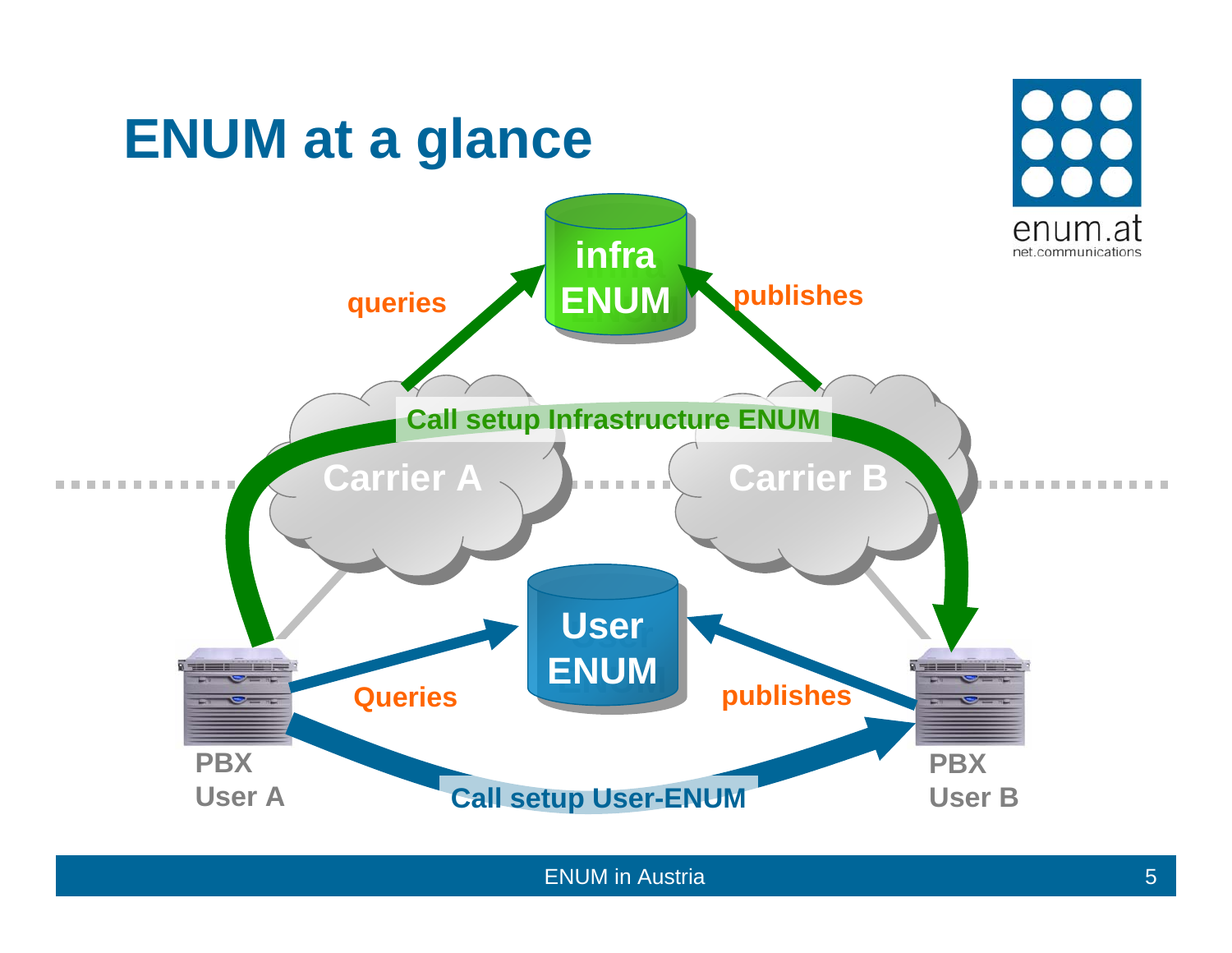**Infrastructure-ENUM and user-ENUM compared What is entered into ENUM?**



### **User-ENUM:**

**Internet ressources of the end customer** associated to his number

### **Infrastructure-ENUM:**

**Internet ressources of the carrier associated** to his numbers (number ranges)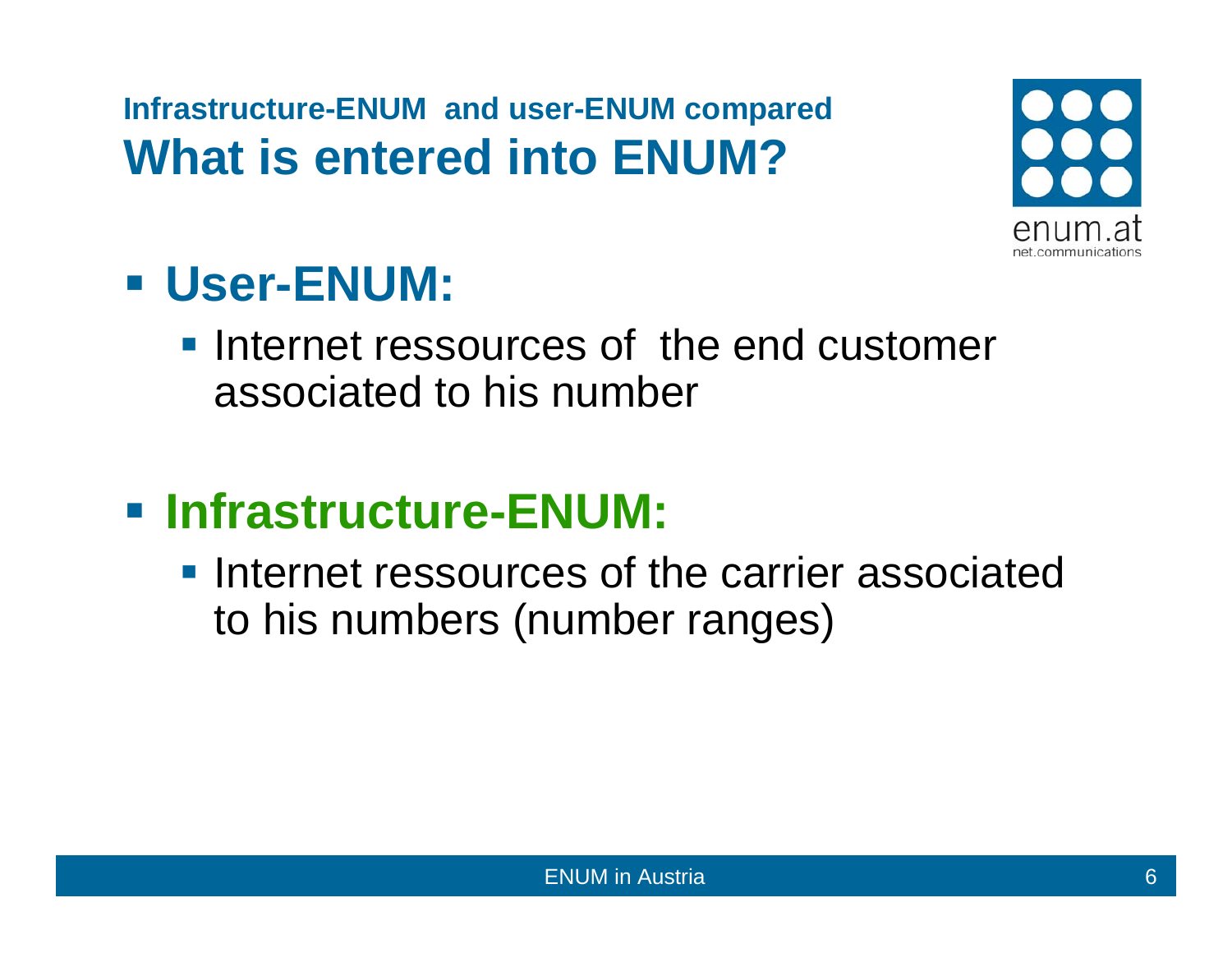**Infrastructure-ENUM and User-ENUM compared Who enters data?**



### **User-ENUM:**

 Entries under full control of end customer –"if" and "what" is his sole decision

### **Infrastructure-ENUM:**

**Entries under sole control of the carrier**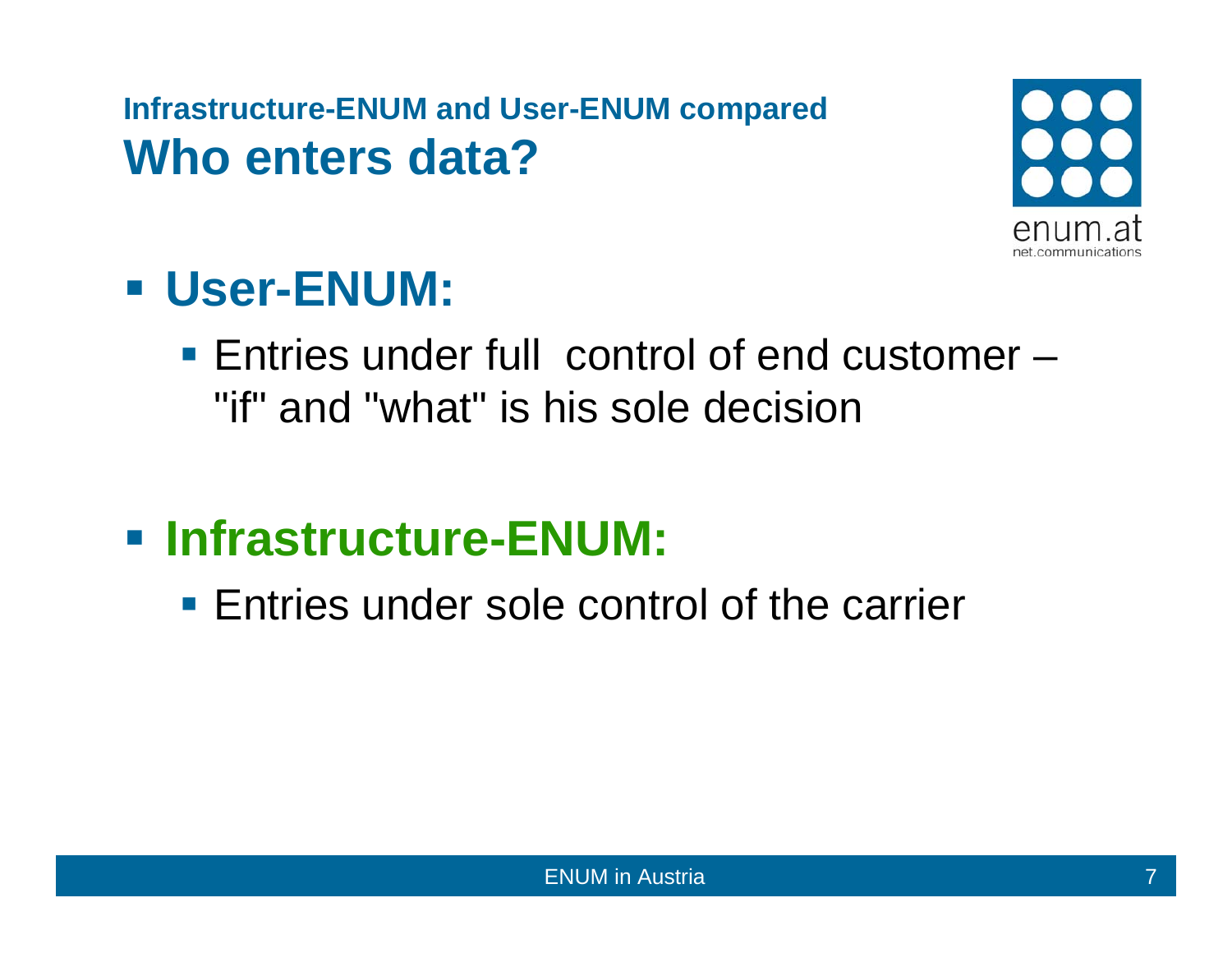**Infrastructure-ENUM and User-ENUM compared Reachability of targets**



#### **User-ENUM:**

- Target addresses are public reachable
- Circumvents carriers usual call flow / settlement

#### **Infrastructure-ENUM:**

- Call flow under full control of the carrier all businessmodels possible
- **Full control of interconnect policy** 
	- **Implementation: "Peering Federations"**
	- details: "Policy Announcement" IETF drafts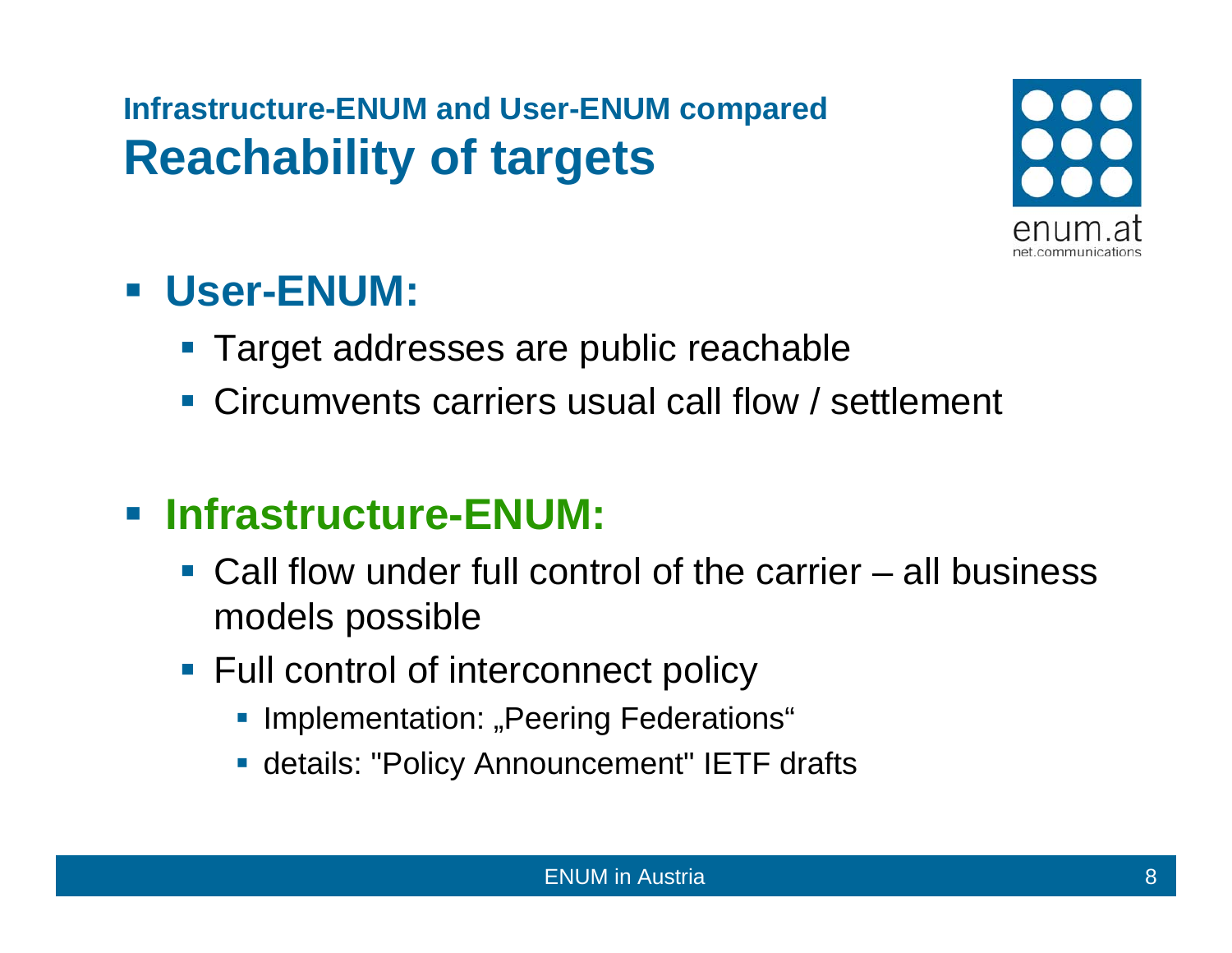### **Infrastructure-ENUM and User-ENUM compared DNS-Structure**



# **User-ENUM:**

- One number == one ENUM domain
- NS-Delegation, one zone per number

### **Infrastructure-ENUM:**

- Whole blocks possible (One block == one entry)
- **Drastically simplified DNS management**
- **Resolution without DNS dependency possible** (local DB replication)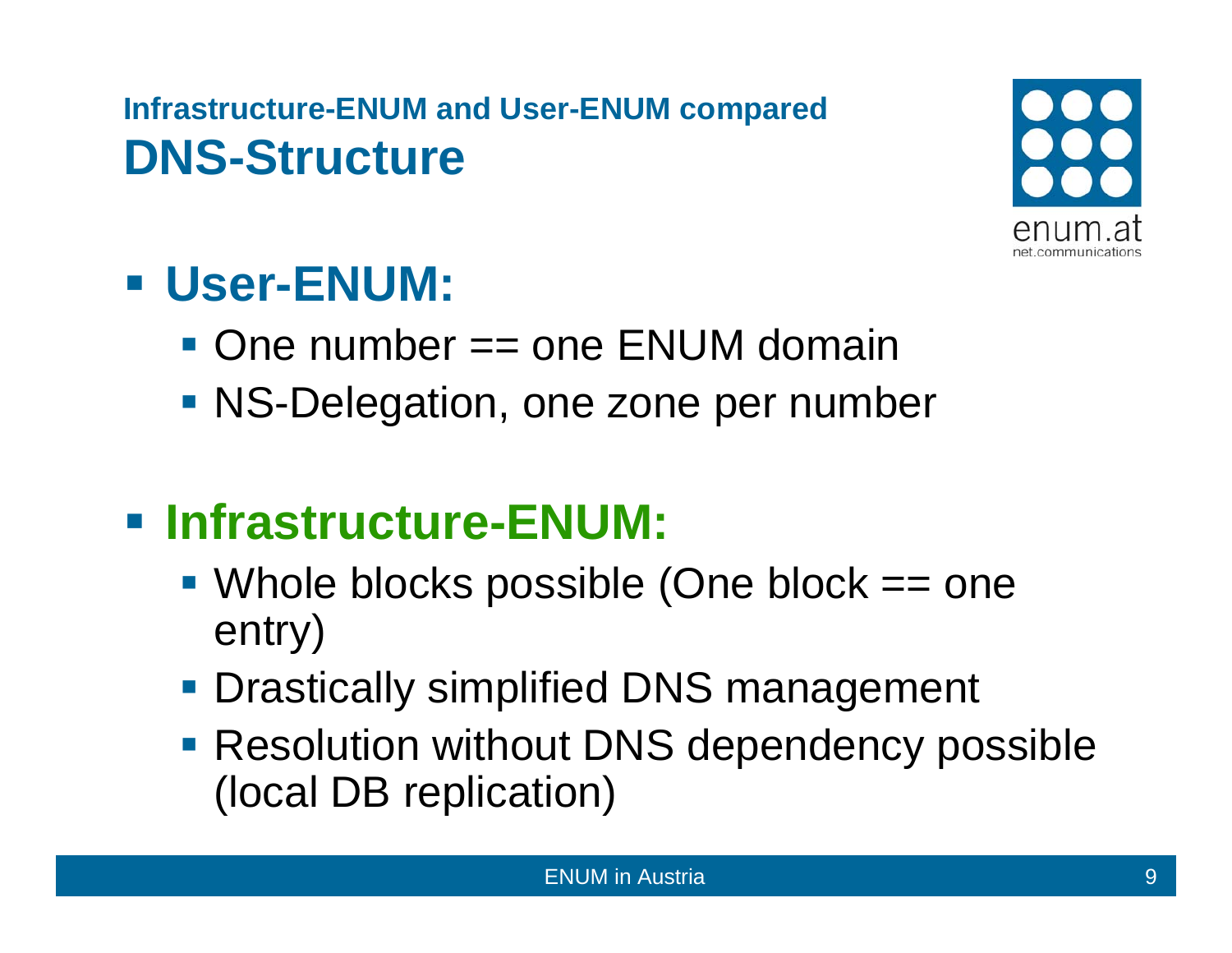### **Infrastructure-ENUM and User-ENUM compared Validation**



# **User-ENUM:**

- **All registrars can provision all numbers, given** that:
- **Validation guarantees quality level of entries**

### **Infrastructure-ENUM:**

- CSP administrated only his "own" numbers
	- **Blocks, imported numbers, directly assigned**
- **No (re)-validation**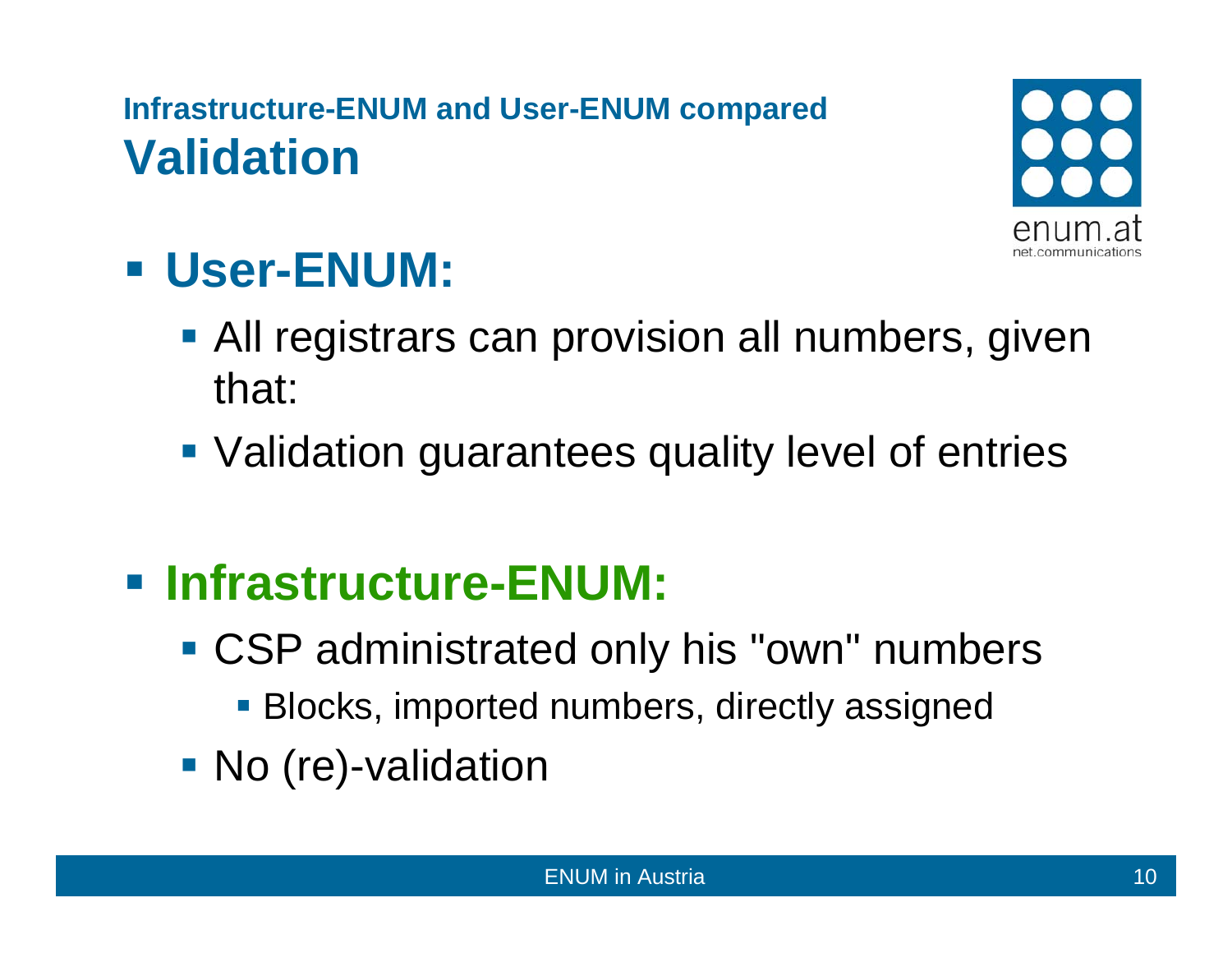# **Infrastructure-ENUM-Tree +43**